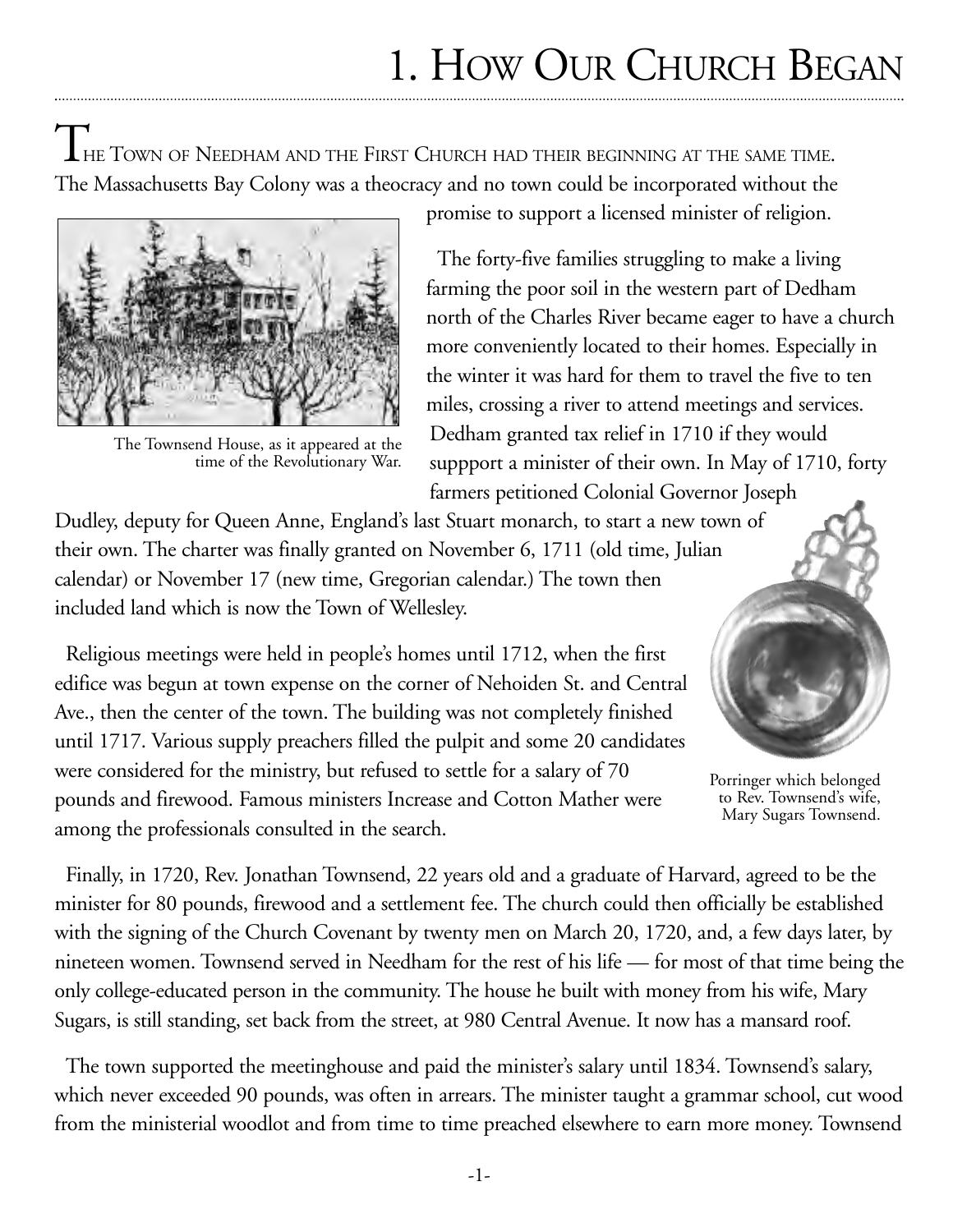kept a meticulous diary with records of the church. During his ministry there were 1630 baptisms, 238 persons joining the church, and 219 marriages. The diary is still extant today with tiny writing in ink now brown with age. In parts there is a second layer of writing superimposed perpendicularly over the first, to conserve paper. One of the most fascinating entries tells of Townsend's admonishing his congregation to be more welcoming of French refugees from Acadia in what is now Nova Scotia,



The headstone of the Rev. Townsend in the Needham Cemetary.

considering that their own recent forebears had been refugees from England. Henry Wadsworth Longfellow later dramatized the plight of the Acadians in his long narrative poem, "Evangeline."

Townsend died on September 30, 1762, age 65, in the fortythird year of his ministry. He was buried in the graveyard near the church on Nehoiden Street. George Kuhn Clarke, who much later resided in the Townsend house, said in his "History of Needham," written in 1911, "Mr. Townsend was a serious, dignified minister of the old school, but had tact, and held the affections of the people to the end."

# 2. A SECOND MINISTER, A NEW BUILDING AND THE OUTBREAK OF THE REVOLUTION

THE REV. SAMUEL WEST, 26 YEARS OLD, UNMARRIED AND, LIKE TOWNSEND, A GRADUATE OF Harvard, became the second minister of the First Church. He had been one of several men to supply the pulpit after Townsend's death. West was ordained on April 25, 1764, in an outdoor ceremony to accommodate the large attendance. In 1769 he married Priscilla Plimpton of Medfield and soon purchased the house and land of his predecessor. He lived in the house as long as he stayed in Needham. His salary was some 73 pounds, with a settlement fee of a little over 133 pounds. To supplement his income, he taught boys who were preparing for college, boarding them at his home. He was in the habit of preaching without notes.

West wrote in his Memoirs that at first he thought the people of Needham "extremely rude and uncultivated." Once settled, however, he found that he was "treated with great kindness by the people in general."

In October of 1773, the first Meeting House burned. It was suspected that disgruntled parishioners from West Needham had caused the fire, hoping that the church would be rebuilt nearer to their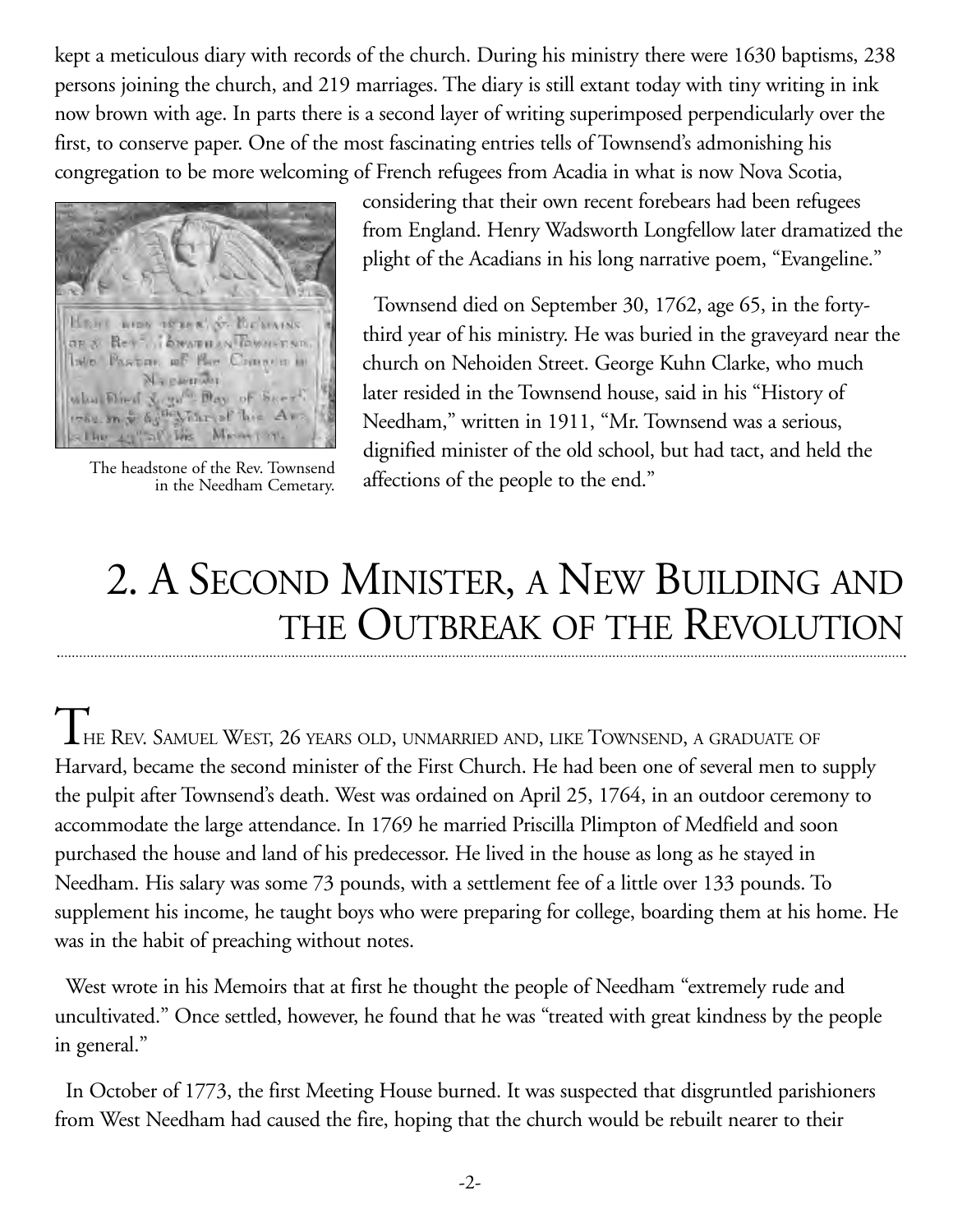

The second Meeting House as it probably looked in 1774.

settlement. On the very next day after the fire, however, plans were made for building the second edifice in the same place. So great was the continuing rivalry of the two sections of town, however, that when two days of actual construction were begun on August 2, 1774, in the words of George Kuhn Clarke, Needham's historian, "The people of the East, after prayer, got to work at half past five in the morning, and the West Needham contingent, which had threatened to obstruct the raising, did not arrive till nine, and finding the work far advanced, peaceably but sullenly withdrew." At first the building had no tower. Its main

entrance was on the long side, as in the Old South Church in Boston. In the Revolutionary fervor that was stirring, the colonists desired architectural design as different as possible from the Anglican style.

In the gathering storm of the Revolution, munitions were moved from a town storage place on Great Plain Avenue to the basement of Mr. West's parsonage to confuse the British. On April 19, 1775, when word reached Needham of the battle of Concord and Lexington, forty Minute Men from East Needham under Captain Caleb Kingsbery left on foot from the parsonage to walk there. West wrote in his Memoirs, "We could easily trace the march of the troops from the smoke which arose over them, and could hear from my house the report of the cannon and the Platoons fired by the British." On the way the Needham Minute Men met the British soldiers in retreat in what is now Arlington, then known as West Cambridge. Five Needham men who were shot by the British died immediately of their wounds. Four were buried there; one was brought back to Needham for burial. West's Memoirs record his sad duty to notify the five families, consisting of five widows and thirty-five children, of their losses. He wrote, "I visited these families immediately, and with a sympathetic sense of their affliction I gave to some the first intelligence they had of the dreadful event, the death of a Husband and a Parent. The very different manner in which the tidings were received, discovered the very different disposition of the sufferers. While some were almost frantic in their grief others received the news with profound silence as if in a consternation of grief they were incapable of shedding tears or uttering sighs or groans."

In 1778 West was called to serve the Hollis Street Church in Boston, where he was minister until his death in 1808. Mrs. West was blamed by the people of Needham for her husband's leaving town for a larger salary in Boston. (In his 1911 History of Needham, Clarke wrote, "Although Mr. West's salary was raised to eighty pounds . . . he 'forgave' his people at different times nearly 250 pounds, and in 1774 he had no salary at all.") Also in 1778 the town was divided into two parishes, the West Parish building their own Meeting House and calling their own minister. When the West Parish became the Town of Wellesley in 1881, the West Church became the First Congregational Church of Wellesley.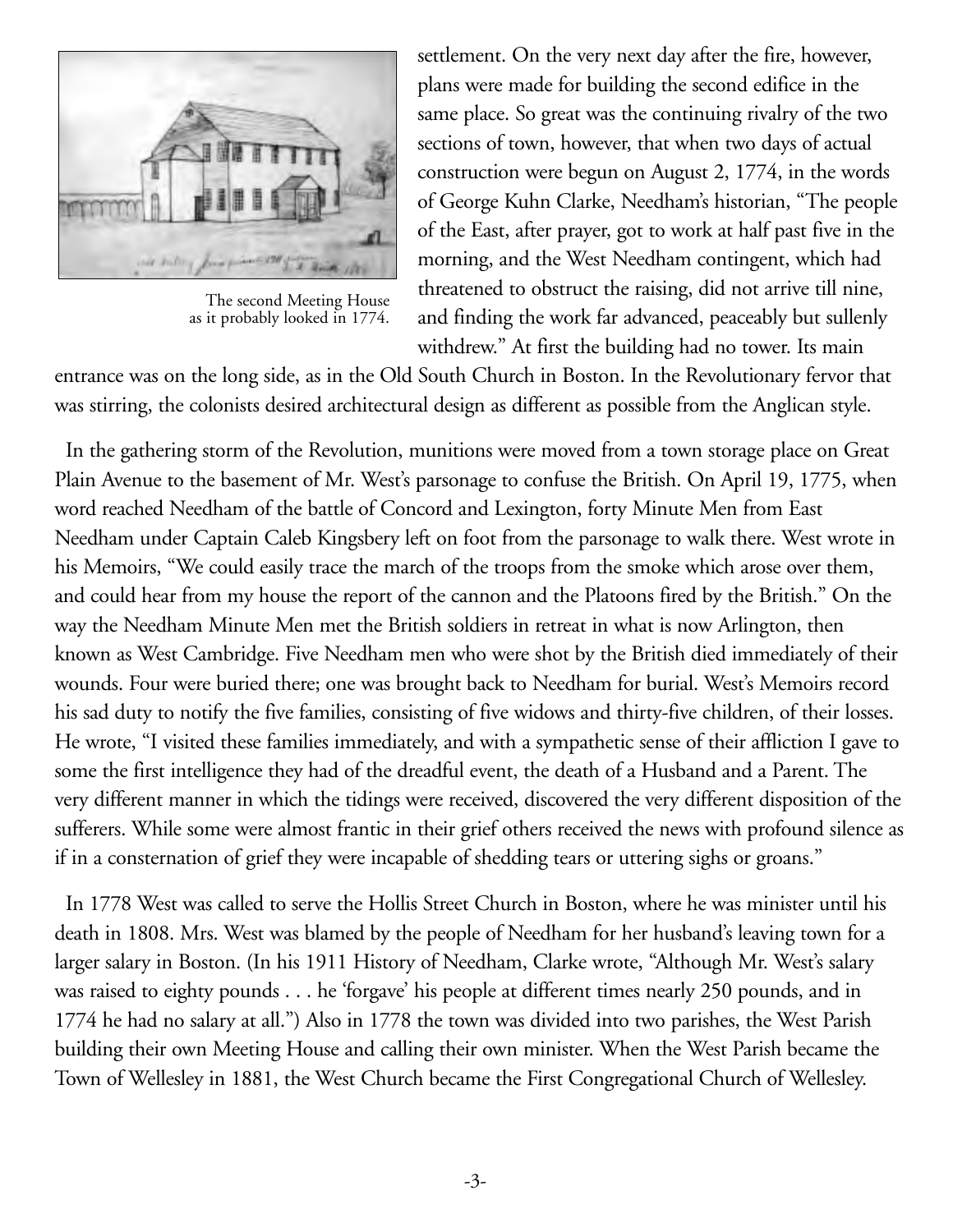# 3. A CENTENNIAL ANNIVERSARY, A TOWER, AND A PAUL REVERE BELL

 $A_\mathrm{FTER\,THE\, DEPARTURE\, OF\, THE\, REV.\, SAMUEL\, WEST,\, SOME\, THATEEN\, SUPPLY\,$ ministers preached at the Meeting House in Needham. Young Stephen Palmer, a graduate of Harvard College like his predecessors, accepted a call on August 5, 1792, and was ordained by the church on November 7. His salary was 80 pounds with a 130 pound settlement fee, and firewood. In 1794 he purchased the home where the former ministers had lived. Like Townsend, Palmer served in Needham for his entire career.

George Kuhn Clarke in his History of Needham described Palmer as "a large, stout man, and when in the pulpit he wore a great deal of lace at his throat. He never entered the meeting-house for a regular service until the people were seated, when he bowed to right and left as he passed up the aisle. He prayed with his eyes wide open and fixed on the top of a certain window."



The Reverend Stephen Palmer in his youth.

In 1811 the town and church were due to celebrate their one-hundredth anniversary. The Paul Revere Bell, Foundry No. 129, weighing 960 pounds, was purchased for \$407.61, and a tower to hold it was added to the Meeting House. The bell was first rung on November 15, 1811 on the eve of the Centennial Service, and is still rung at the beginning of Sunday morning services today. Palmer preached his famous Centennial Sermon, which was said to comprise "an accurate history of the Town," including the names of the Minute Men who lost their lives on April 19, 1775.



steeple that was erected in 1811.

Palmer expressed his liberal philosophy in an autobiographical sketch as follows: "Every man will have a creed of his own. I have mine; but have no right to impose it upon others, nor have others any right to impose theirs upon me. . . . He who thinks he has no more light to receive, has seen but little; and he who is not open to conviction is in bondage to himself."

In 1816 Palmer gave the church a silver baptismal basin, still in use today for dedication of infants and children. The church's silver communion service (to replace a pewter one) The 1774 Meeting House, showing the<br>steeple that was erected in 1811. was purchased at this time with proceeds from sale of wood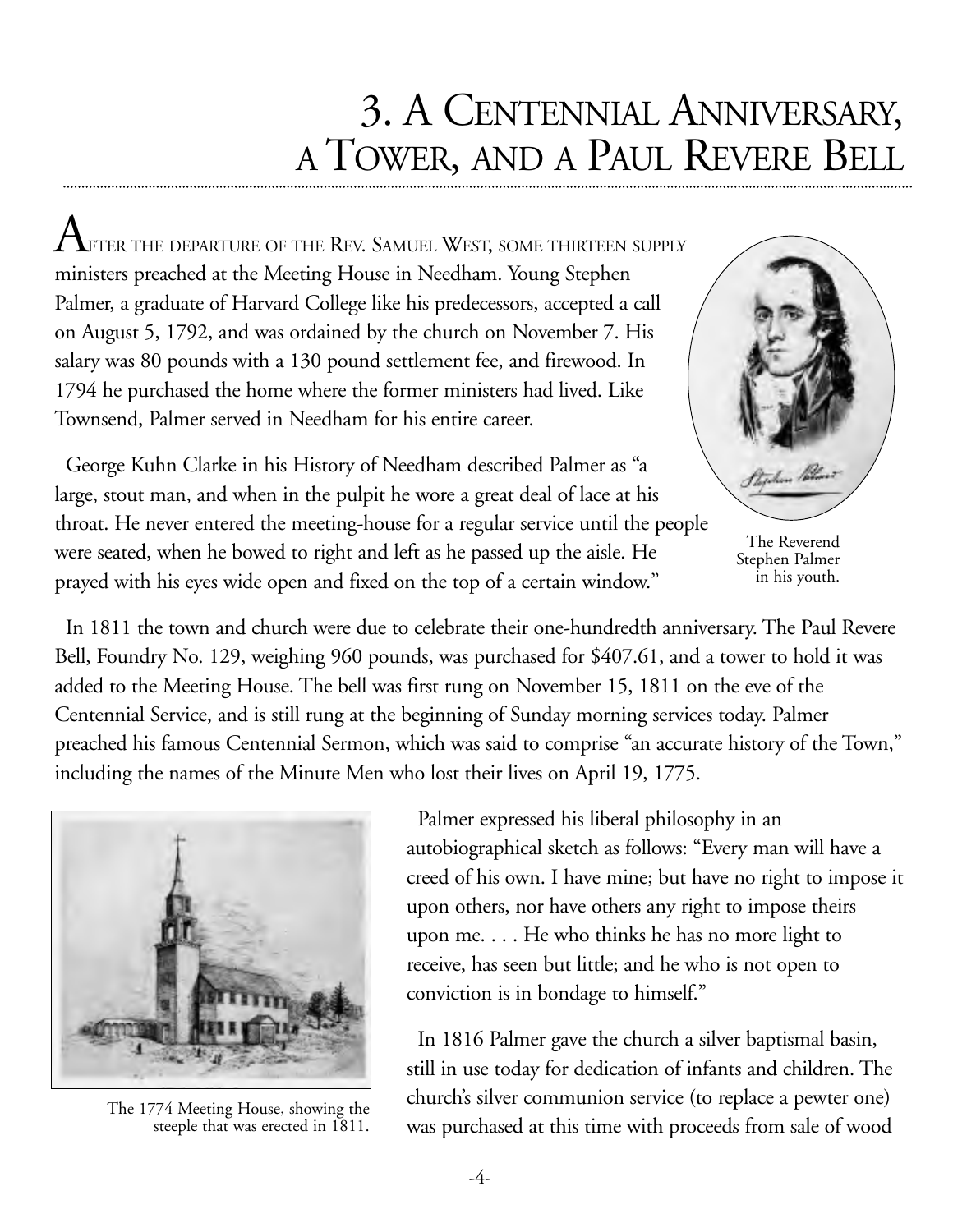on the ministerial land. Palmer's wife, Catharine Palmer, presented a large Bible, now on display in the Historical Room.

Palmer died on October 31, 1821, after a lingering illness of two years. In his 1911 History, Clarke referred to Palmer as "one of the best men and most influential ministers our town has known. Some of the older people say that he was the ablest that the church has had." His name remains in Needham in the large brick Stephen Palmer Building on May Street. Long a bustling elementary school, the structure is now a residence for older citizens and the site of the Needham Senior Center.



The Paul Revere Bell at First Parish.

# 4. A FOURTH MINISTER, A THIRD EDIFICE

 $\bm{U}$ ur church's flow into the Unitarian way of thinking was not a reluctant one, nor was it conflicted, as was Dedham's. In the Harvard Divinity School Library Townsend is classified as "a mild Calvinist." According to one of our former ministers, the Rev. Peter Richardson, West was



Early photograph of 3rd Edifice, constructed on Nehoiden Street, 1836-1837

considered to have gone from Needham to the Hollis Street Church in Boston as a Unitarian. In our last chapter we heard Palmer's magnificent statement of tolerance of other people's beliefs. So it is not surprising that our fourth minister, William Ritchie, a graduate of Dartmouth College in 1804 and ordained in Canton in 1807, "belonged to that fellowship of ministers who call themselves Unitarians," according to the Rev. James Macdonald in his 250th anniversary address given in 1961. Ritchie was called unanimously and installed in Needham December 12, 1821. A quote from Ritchie's second sermon shows his liberal stance: "We are ever to keep our minds open to receive any new light which may shine upon us.

Never to think that all opinions and views of religion which are new must of course be false and consequently close our eye lest we should see more than our fathers."

At first Ritchie boarded with the widow Palmer in the old parsonage, but some of his children were noisy boys who annoyed her and so he purchased a house on Nehoiden Street. He served in Needham for the rest of his life.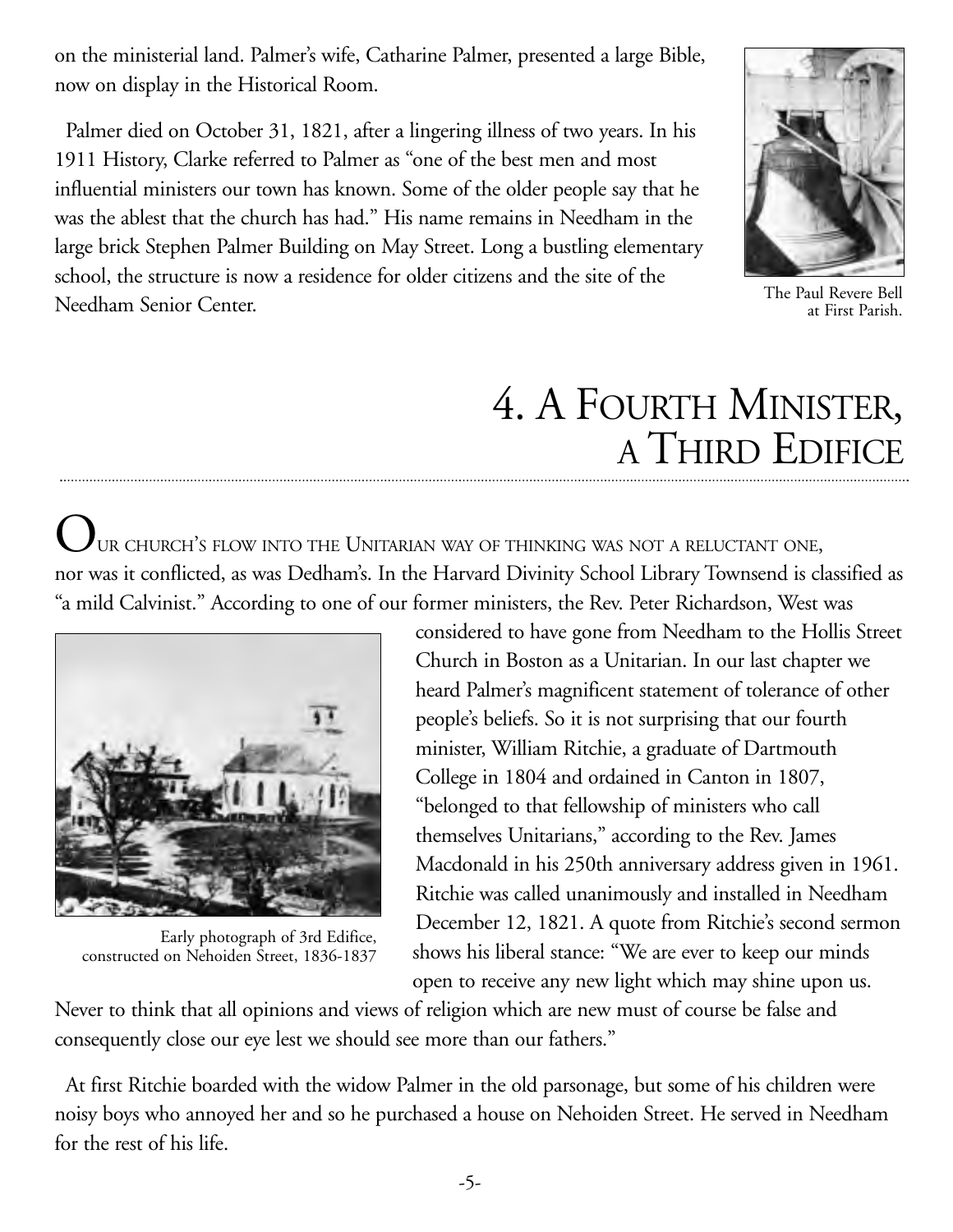During this time Ritchie was a member of the town's school committee for ten years—1826-1836. Four events in the church stand out during his ministry:

The church school was started in 1826.

A regular choir was begun in 1829 accompanied by a small orchestra consisting at various times of a bass viol, clarinet, flute, bassoon, violin, horn, trombone, and bombardon (a tuba).

In 1834 town tax laws changed so that the church was no longer supported by townwide taxation. In the resulting hardship to the church, Mr. Ritchie's salary fell from \$434 to \$400.

The largest change was the building of a new church. According to Needham historian Henry Hicks,



The wall clock, given to the church in 1837, still hangs in the Sanctuary.

the tower had been hastily constructed twenty-five years earlier and was leaking. At first the church voted to repair the building, but reconsidered and voted to rebuild. Mr. Hicks revealed that the Federal government had found in 1836 that it had some 70 million dollars of excess money, which Congress voted to return to the states. Massachusetts in turn declared it would share its money with the towns. Needham expected to receive \$3000, saw only \$1000, but went ahead with the rebuilding anyway.

Virgin timber from the 62-year-old second edifice was saved and utilized in the third building (the present one) which then had a gothic style with pointed windows, two large front doors on the short side and a white spire above the tower. A large wall clock, still in use in the

sanctuary, was presented to the church at this time by Ebenezer Fisher Jr. of Dedham. Ritchie preached a farewell sermon in the old church on April 24, 1836 and a dedicatory one in the new building on July 26, 1837.

In October 1841 Ritchie lost his daughter and a daughter-in-law within eleven days. On December 17, 1841 he wrote a letter of resignation to his parish, explaining his physical weakness and inability to carry on the duties of his office. He withdrew monetary claims but begged to keep his "relation as pastor." This was granted. He died on February 22, 1842, not quite sixty-one years old, and was buried in the Needham cemetery.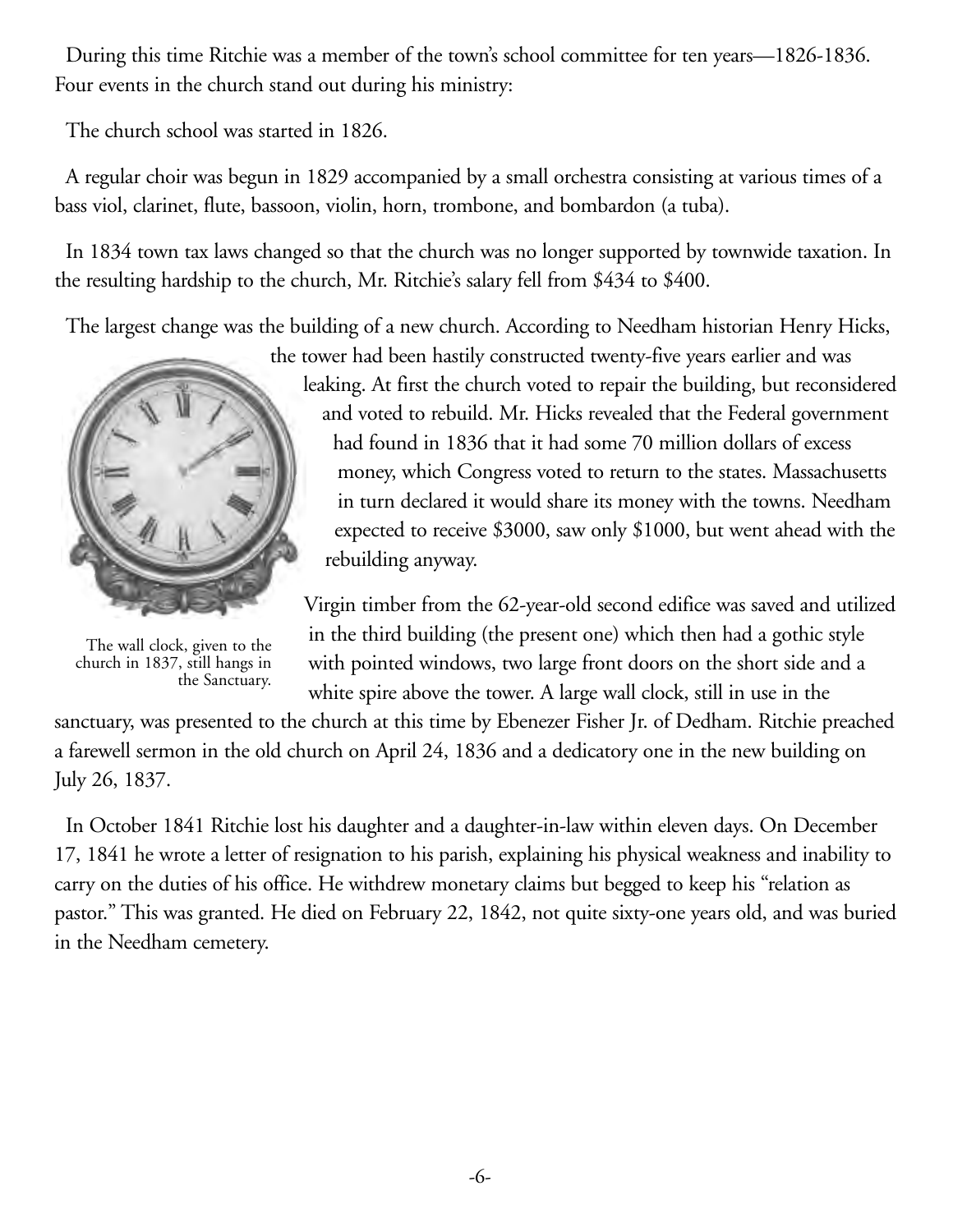## 5. A SUCCESSION OF SHORT-TERM MINISTRIES, THE DEPARTURE OF BOTH THE EVANGELICALS AND THE WEST PARISH, AND A MOVE ACROSS TOWN

THE FIRST FOUR MINISTERS OF OUR CHURCH SERVED FOR SIGNIFICANT LENGTHS OF TIME; TWO OF them, Townsend and Palmer, for their entire careers. After Ritchie, shortly before the

second half of the nineteenth century, there began a series of brief pastorates, a few of which are worth mentioning. The Rev. Charles H.A. Dall was called in 1847 and in 1848 began living in a new parsonage built on Nehoiden Street, just west of the cemetery. The next year he was asked to leave, which he did in 1850. Among the reasons given for the displeasure of the church were his anti-slavery stance, his interest in Transcendentalism, his great interest in the Sunday School and his being too much of a politician. His wife, Caroline Healey Dall wrote in her diary that she overheard some parishioners say, "that they would never again engage a minister for more than a year." A few years later, Dall became the first Unitarian missionary in

India where he served with distinction in Calcutta until he died in 1888. His wife remained in the Boston area and gained considerable stature as a

Caroline Healey Dall, wife of Rev. Charles H.A. Dall, was a noted writer and abolitionist.

writer among the literary giants of her day, including Margaret Fuller, Ralph Waldo Emerson and the Alcotts. A Transcendentalist, she also taught, was allied with the abolitionist cause and was an early supporter of women's rights.

Three ministers were Universalists—Andrew N. Adams, John S. Barry and George B. Emerson, serving in succession from 1855-1866. Albert B. Vorse, called in 1870, remained one year, whereupon a better financial offer, which could not be matched or bettered by the church in Needham, attracted him to the Unitarian Society in Grantville (now Wellesley Hills), where he served until his death. It would appear that the modest salary offered by the Needham church was the chief reason for the rapid turnover of ministers.

By 1855 the more orthodox members of the congregation decided to withdraw from First Parish to form the Evangelical Congregational Church. At first they met in two existing public halls, Nehoiden Hall and Village Hall. In 1859 their first chapel was dedicated, giving the name to Chapel Street. The street did not then run through to Highland Avenue as it does today.

At a meeting of First Parish on March 14, 1870, the men voted to allow women to become qualified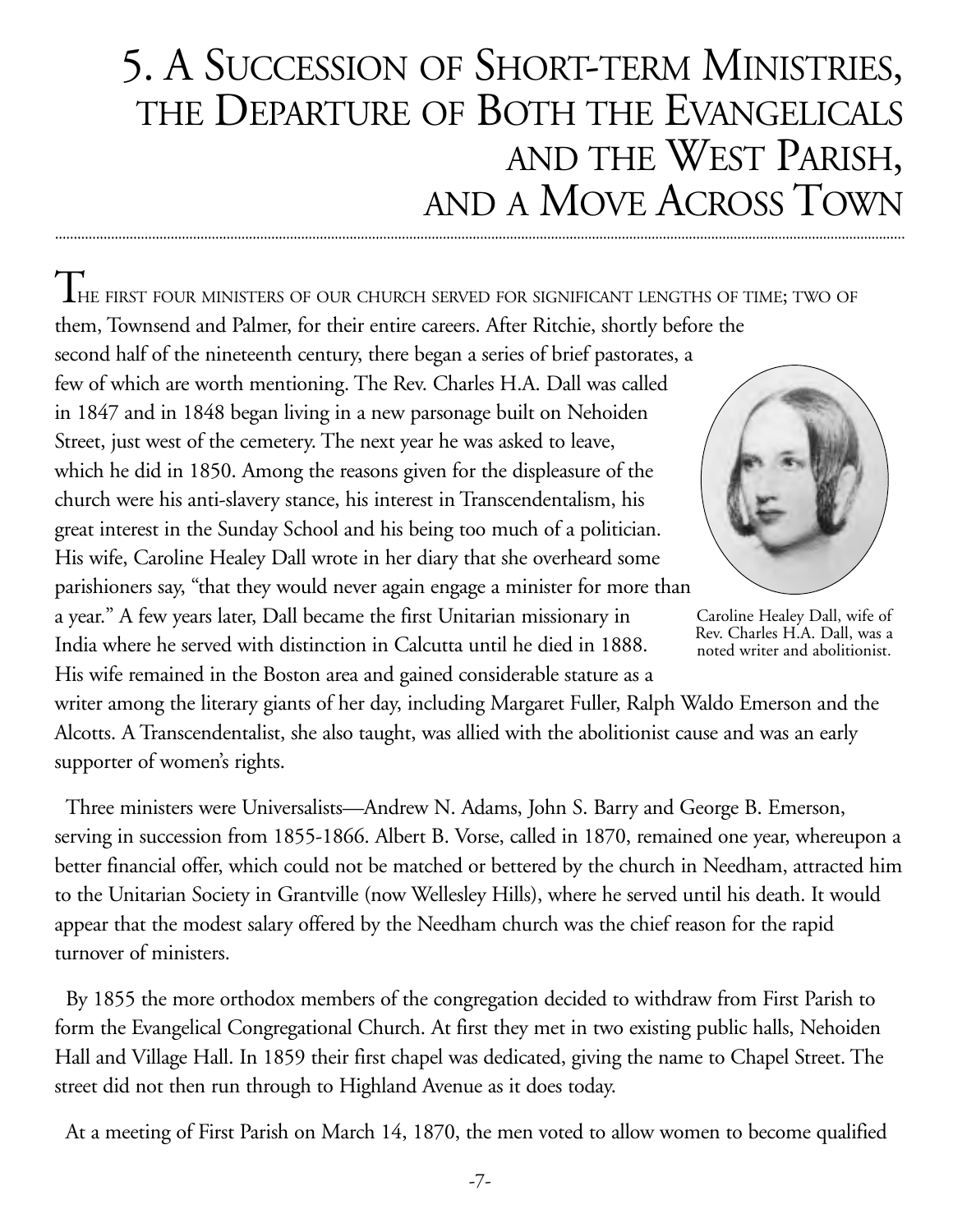voters of the parish. In 1871 the Rev. Solon W. Bush began a significant 18-year ministry. Clarke says of him in his History of Needham, "He was greatly interested in the welfare of his people, kind and patient, and much beloved."

A railroad built to carry fill from Needham hills to Boston to create Back Bay heralded a change in the center of Needham. In addition, the West Parish of Needham, which for years had desired to become a



The church in its new location in 1880, one year after its move *(top)* and showing the addition of Parish Hall in 1888. *(bottom)*

separate town, but was frustrated by the delay caused by the Civil War, moved towards achievement of its dream. This was finalized in 1881 by the formation of the Town of Wellesley. First Parish members foresaw that Central Avenue would no longer be the center of town and voted to move the church building in 1879. In March the 73-day journey began, with the church dragged on rollers across one and one-half miles of wetlands which today are full of homes. At one period there was a thaw so that the procession had to wait until the ground refroze. On May 20 the move was complete. It is interesting to note in Clarke's History that the Evangelical Congregational Church offered the use of their Chapel to the First Parish from 2 P.M. to 6 P.M. each Sabbath "while their house of worship is being repaired."

The ladies of the church had zealously raised money to help with the move. With what was left over, they sought to buy a plot of land. They were so incensed that they could not own land in their own right that they instigated legislation in the state so that this would be possible. The "Ladies' Lot," located

at the corner of Highland Avenue and May Street, was not used by First Parish, but was later sold to St. Joseph's Church for its building.

The third edifice in its new location was changed to be in an American Renaissance style. The white spire, damaged in the move, was replaced by a pyramidal cap. Windows, formerly pointed Gothic, were topped instead by shallow pyramid shapes and the church was painted a light brown.

Two front doors gave way to one. In 1888 what is now called the Parish Hall building was created for parish functions and Sunday School use, each class meeting in a separate corner. A small tower decorated the northeast outside corner of the structure. In old records this building was variously called the vestry or chapel. Clarke's History of Needham suggests that either Mr. or Mrs. Bush was the "unknown donor of \$500 toward paying for the vestry." Bush preached his farewell sermon in Needham on February 17, 1889, and died in Boston in 1898, in his eightieth year.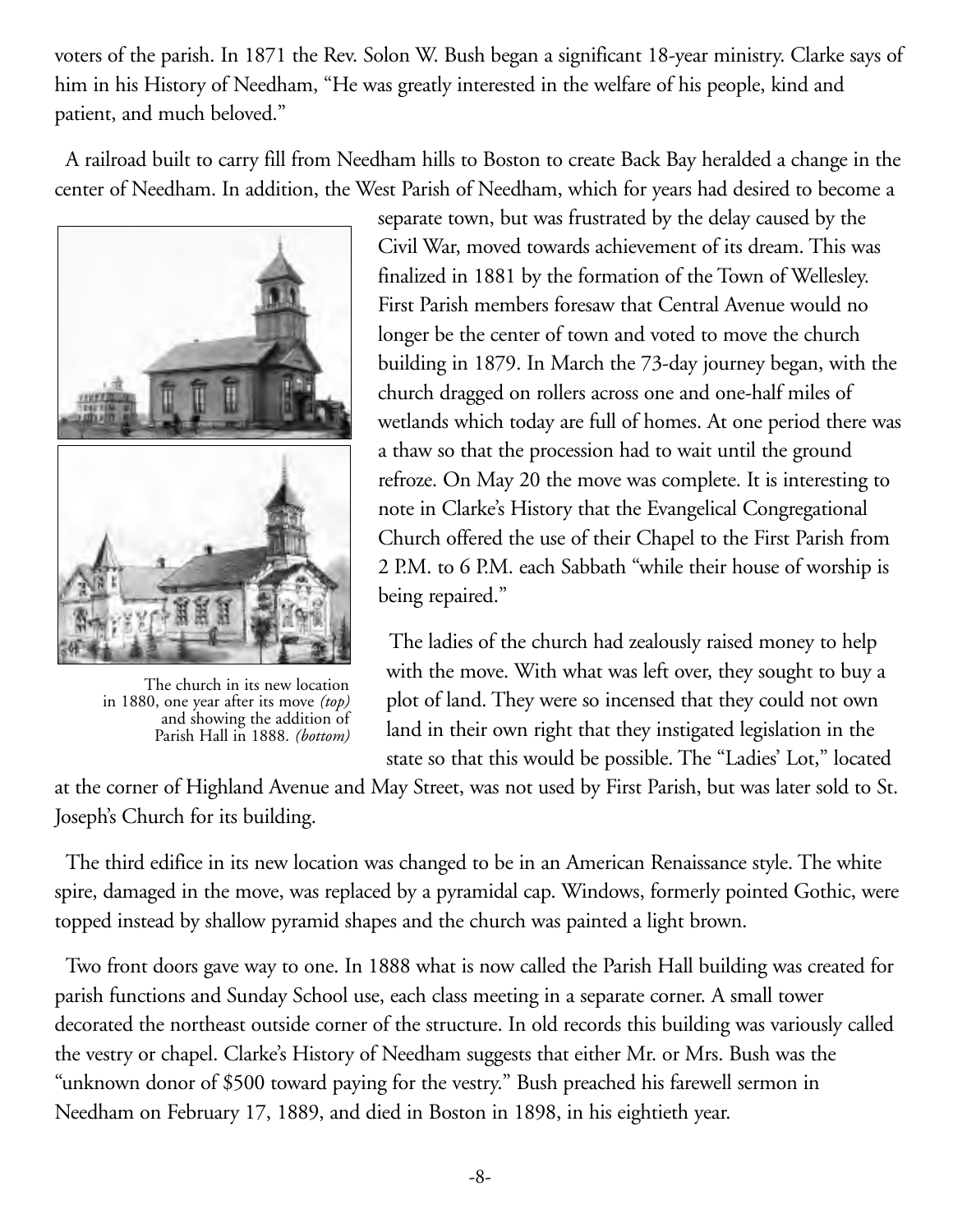

Betty May (far right) with her mother Mrs. Edith C. May and brother Gordon, about 1920.

During an interview in 2003, Betty May, still active in the church at this writing, recalled her church school experience in Parish Hall in the 1920s. There were settees in rows, she said. Classes met in corners and in the Parlor which was closable. Classes meeting in corners could listen to each other's classes if bored with their own. There was a dining room table in the Parlor, with classes of eight girls. (Betty was glad to be a girl.) The boys were separated. Gordon was in a class with two ages. Mrs. Mills, the lady in the portrait in the parlor, taught 100 kids (supposedly mainly girls) over the years and kept track of them all. She wore black with a white collar. Other teachers Betty had were Leslie Cutler, who became State Senator, and Ethel Peirce. Betty was sometimes taken into church. Children were allowed to run in the Meeting House, but not on Sundays.

## 6. A TWO-HUNDREDTH ANNIVERSARY AND SEVERAL BUILDING CHANGES

THE YEAR 1911 SAW CONSIDERABLE CELEBRATION OF THE BICENTENNIAL OF THE TOWN AND THE gathering of the church. George Kuhn Clarke's History of Needham was published at this time. The church had further commemoration on March 20, 1920 to mark the anniversary of the official founding of the church after the first minister, Jonathan Townsend, arrived.

In the years leading up to nation-wide Women's Suffrage in 1918, the women often placed yellow flowers, symbol of the Suffragists in the Meeting House on Sunday mornings. Suffragettes was the British term, according to Theresa DuBois, a long-time member of the church. Theresa added that the minister, Arthur W. Littlefield, was originally opposed to Women's Suffrage, but he was ignorant of the color's significance, so he didn't object. He was later won over to the cause. Adah Gay Fuller, a descendant of two early Needham settlers, and another devoted longtime member of the church and a strong leader in the community. organized and led marches of the Suffragists in Boston. She also attended national conventions.



Sign on outside of church, World War I era.

She and Theresa led a victory parade on Beacon Street when Women's Suffrage was finally achieved. Adah possessed a strong contralto voice and often sang solos as well as being part of a church quartet and later, of the choir. Betty May, an alto still singing in the choir since she joined in 1938, remembers that Adah had an operatic or near-operatic career and that when Betty stood next to Adah it didn't much matter what she sang because Adah's voice was so powerful.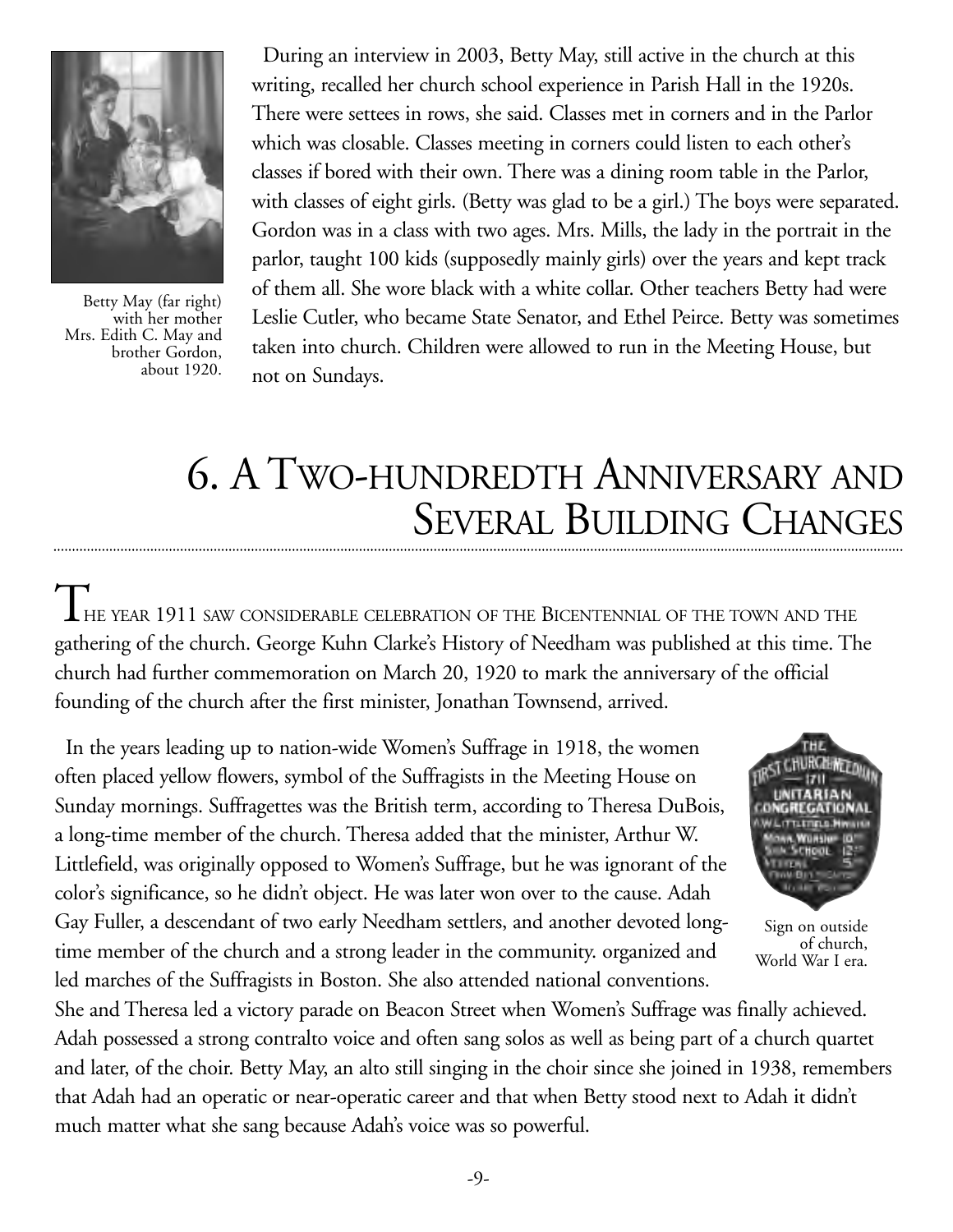The memorial pews, still in use today, were added in 1924 during the ministry of Ben Franklin Allen, who also presented the new pulpit in memory of his mother, who had died when he was a child. In 1927, still during his ministry, the excavation of Fuller Hall was achieved beneath the sanctuary. Every cubic foot of earth had to be removed by a hand shovel and hauled away in a cart. Lilias Macintosh recalled in 1987 when she was 100 years old that before the full excavation "fathers drove the horses down under the church into stables where Fuller Hall is now. . . . Ones who arrived later had to tie up out back. . . . Sometimes during the service we could hear the horses down below."

Two Sunday services were held on November 28, 1937, during the ministry of James W. Macdonald, commemorating the 100th anniversary of the erecting and dedication of the third Meeting House. At this time the hand carved Jacobean Bible Box was presented to the church by Dr. Mary F. Hobart. In 1938 the copper-covered dome, nicknamed "the Prussian Helmet" by some at the time, replaced the squat wooden pyramidal cap of the tower. For a long time we assumed that the cap had been injured in the severe hurricane of September 21, 1938. Recently, however, old articles clipped from the Needham Chronicle surfaced in our archives and we learned that the copper dome was part of a summer-long upgrade of the building which included painting inside and out and making changes in the tower. Services were held in the Parish Hall during the renovation. The completion of these projects was celebrated in a special service on September 11, 1938, at which the principal speaker was the Rev. Frederick May Eliot, then President of the American Unitarian Association. One newspaper article states that the change was made "in an attempt to restore the grace of the tower. . . . The architect, Oscar A. Thayer of Boston, has been guided by precedent furnished by many colonial churches on which this type of dome was found. The remodeled tower with its dome and finial is definitely reminiscent of the bell-tower with dome added in the Second Meeting House (built in 1774) which addition was made to provide for the church bell, purchased in 1811 from Paul Revere and Son." So the new dome withstood the force of the hurricane rather than being a replacement needed because of it. The Wayside Pulpit was a gift from the ladies of the parish at about the same time.



Caroline Gay Mills, a descendent of early settlers, herself a devoted long-time member of the church and an aunt of Adah Gay Fuller, was active in many church functions and especially concerned with the Church School. Betty May recalls that Mrs. Mills carried records, both of the Church School and of births, marriages and deaths in the Parish, in a black cloth bag with handles as she walked to the church from her home at 171 Warren Street. Upon Mrs. Mills'



Mrs. Mills' black bag

death at age 95 in 1944, her house was left to the church for use as a Caroline Gay Mills parsonage. Her portrait by Arthur Oakman graces the wall of the Parlor.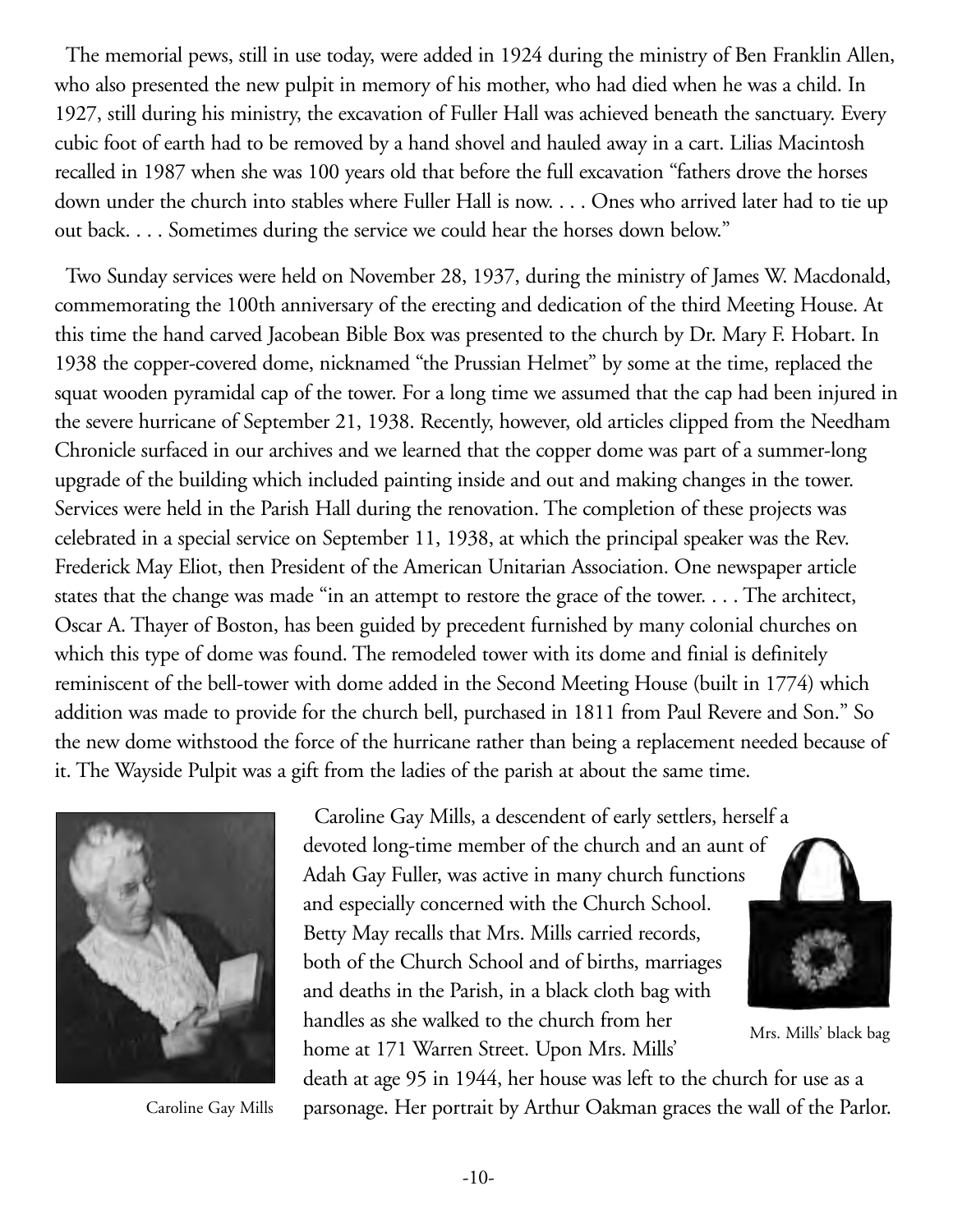The Rev. Fred I. Cairns conducted an extensive correspondence with parish members serving in World War II. Some of his letters and replies from service personnel are in our archives. After the war, the socalled Religious Education wing, also containing office space, a chapel (now called the Yellow Room) and five tiny basement classrooms (soon combined into one large room for pre-schoolers) was built, the outside of the building then looking much as it does today. Flexible curtains were later added in Fuller Hall to allow division into six spaces for Church School classes on Sunday.

The Rev. Russell R. Bletzer (1949-1956) encouraged the church members who were making repairs to the church roof and other structures to enlarge the project and redecorate the sanctuary. The style was changed from Victorian to the simple Colonial that it is today. Larger windows replaced the old ones, a huge, electrified former whale oil lamp was removed from the center of the ceiling and the four still-existing chandeliers were installed. In 1956 Bletzer's sudden departure to serve the North Shore Unitarian Church in Deerfield, Illinois so soon after the renovation of the church in Needham was a surprise to the community.



The church as it appears today.

# 7. THE MIDDLE YEARS OF THE TWENTIETH CENTURY

 $\rm l$ <sub>N</sub> 1961 the town and the church engaged in large celebrations of the 250th anniversary. James W. Macdonald, returned as a parishioner to the church after his retirement from active ministry elsewhere, delivered a scholarly address to the Needham Historical Society on the history of the First Church and Parish, which was published at the time. In May of 1961 the church voted to join the newly-formed Unitarian Universalist Association (UUA.)

Jack Daniel Zoerheide became our minister in April of 1957 and served through June of 1969. He supported a popular Child Study Group open to the public, was especially interested in social justice and preached frequently on Civil Rights issues. In March of 1964 he joined a march in Williamston N.C. protesting the local public access statutes prohibiting blacks from entering any public place. He and another Unitarian minister, Bill Moore of the Sherborn Unitarian Church, walked into a restaurant with a black man and asked to he served. The men were arrested and jailed for three nights. Members of First Parish rose and applauded Jack as he returned to our pulpit the next Sunday.

Towards the end of Jack's time with us, a serious conflict arose concerning our financial problems, Church School facilities and the deteriorating state of the building. A plan was formed to demolish the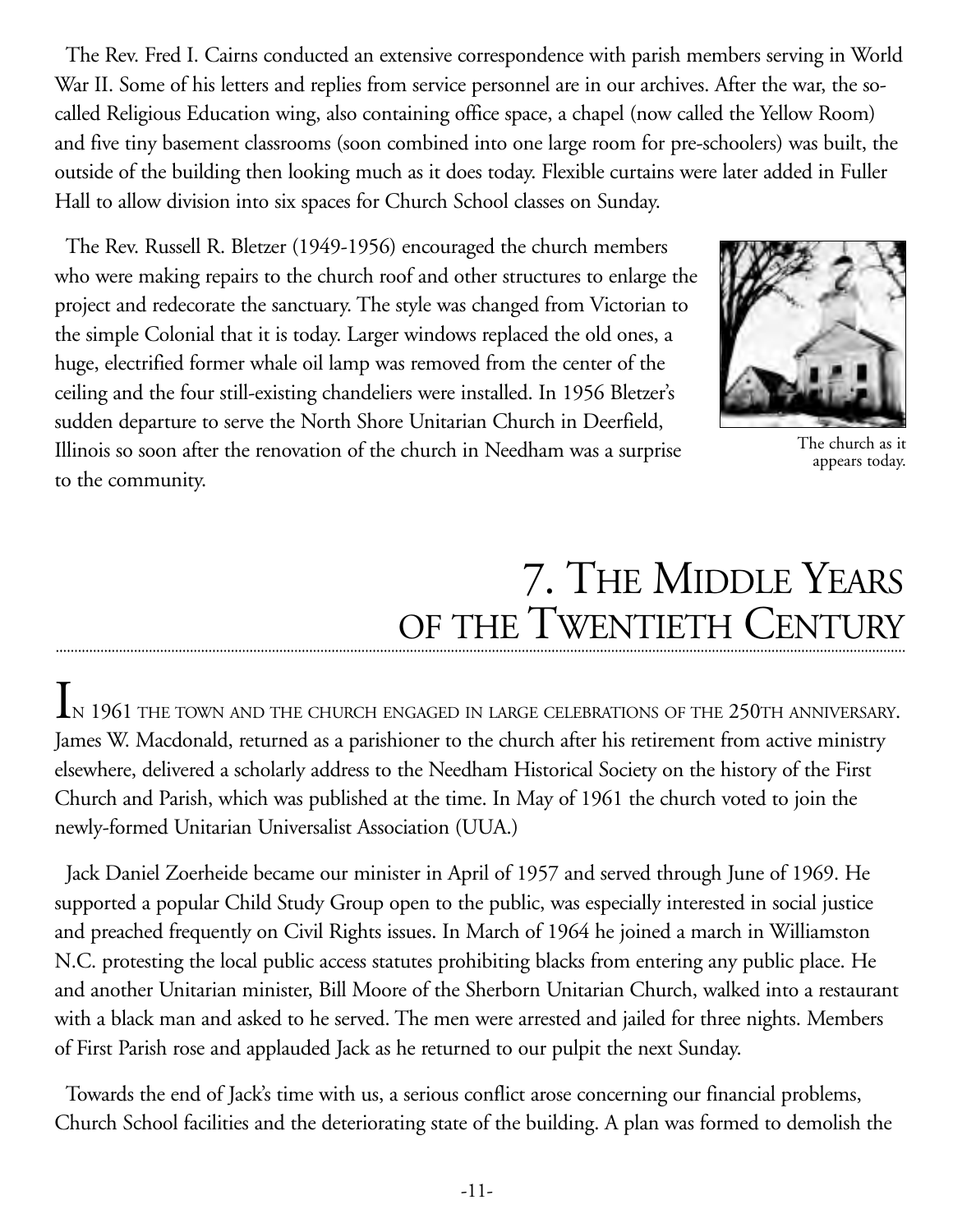



(Top) A 1969 model of the Meeting House moved to Warren Street, with new addition.

(Above) The former parsonage, bequeathed to the church by Caroline Gay Mills in 1944.

building, sell the land to a willing bank which offered \$250,000; and to rebuild on land near where North Hill Retirement Center is now, with better Religious Education (R.E.) facilities. The suggestion to abandon our historic Meeting House deeply upset a large portion of the congregation as well as a number of citizens in the town who were not members of the church, who felt that the oldest public building in town should be preserved in its central location. Some people left the church. A new plan was considered, to move the Meeting House to land where the parsonage was. In the new site, it was proposed, a better building for R.E. facilities could be erected next to the transported Meeting House. Finally, it was determined that there was not anywhere near enough money to accomplish the project, and it was dropped. Much anguish could have been avoided had the approximate financial cost of the "dream" been determined at the outset. A further plan, whose drawings still exist, was envisioned by an "On-Site Expansion Committee" to enlarge the facilities at 23 Dedham Avenue, but not acted upon.

By 1970, due to the declining birth rate, our Church School numbers

decreased considerably. An energetic group in the church started a Community School project, offering classes in recreational and educational subjects to all ages. At its peak, some fifty courses were offered, such as chess, candle craft, "Rides on Great Things," chamber music, chair caning, Middle East belly dancing, and "Food and More." At the outset there were 400 registrants. The school gave much enjoyment to church families and also to many outside the church, some of whom became members. A few people, however, felt that the regular Church School suffered from competition with the Community School. The First Parish Community School lasted ten years

Another successful recreational project was a little theatre group, Wig and Whiskers, started in 1938 under the direction of Theresa DuBois. After an hiatus during World War II it was reorganized by Martha and Munroe Husbands, who were professionally trained in the theatre. Twice a year the group, open to outsiders as well as those in the church, offered near-professional performances of Broadway comedies, dramas and an occasional musical on the Fuller Hall stage. The club lasted until 1989, when some of the original players aged and were replaced largely by outsiders, and Fuller Hall became needed almost full-time by the Children's Day Care Center.

A third impressive project is the Homegrown Coffee House, started in 1983 by Jim and Beth Sargent, and still functioning strongly. It has become one of the most sought-after sites in the Boston folk music scene, attracting top entertainers.



Wig & Whiskers, a theatre group based in First Parish, gave its last performance in 1989.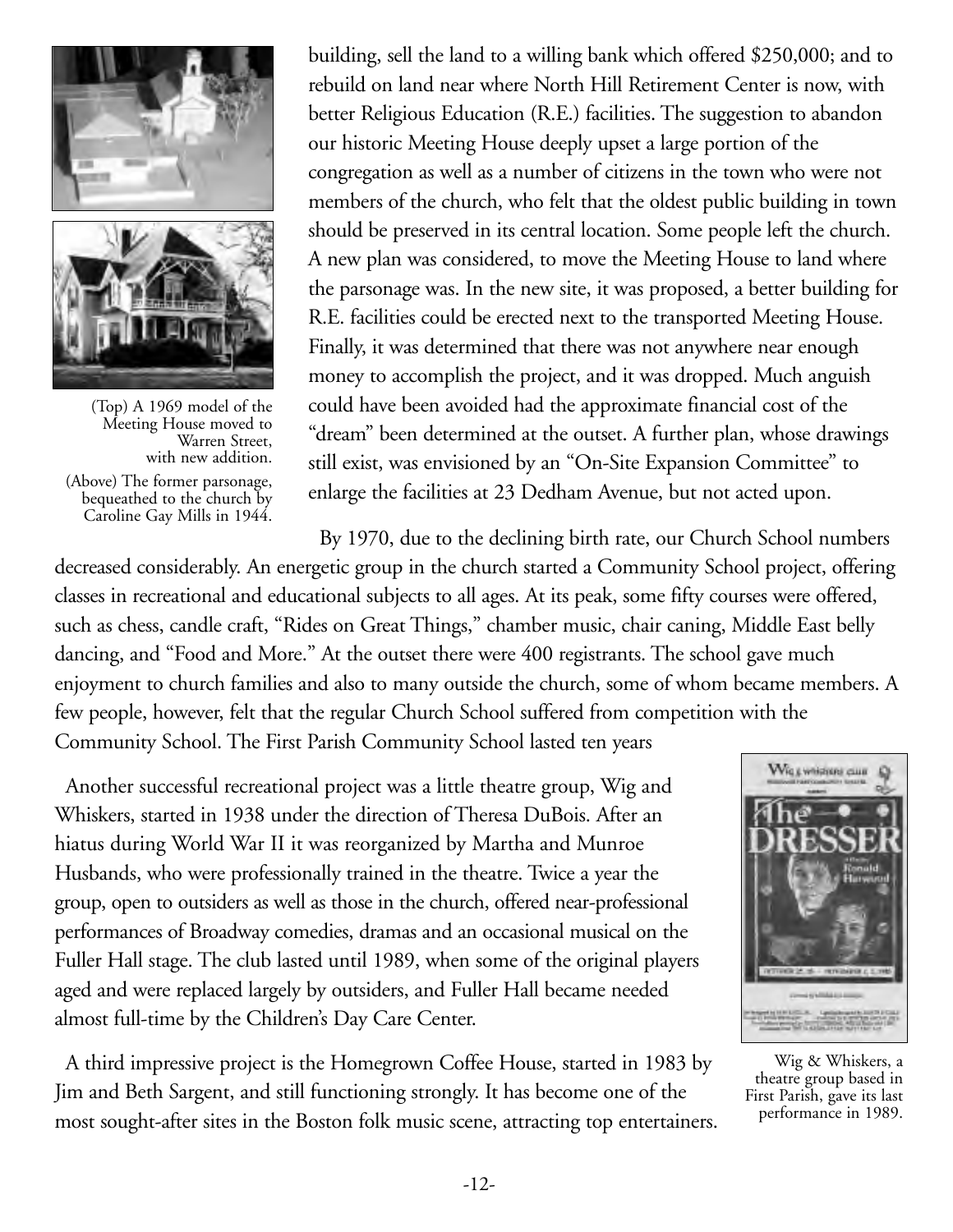

The Homegrown Coffeehouse has been a wonderful part of the church since 1983.

In addition, it has proved to be a consistent fund-raiser for our church.

In 1973 a refurbished Historical Room, useful also for a bride's waiting room, was dedicated to the memory of former minister James W. Macdonald (1884-1968) and to that of Stimson Wyeth (1892-1970), a language professor who was a life-long resident of Needham and a devoted member of the church. As a child, Stim had posed for his brother N.C. Wyeth's paintings and illustrations. He was an uncle of artist Andrew Wyeth.

For years there was a problem of pigeon control in the open part of the tower on the bell and bell deck beneath the dome. Two solutions seemed possible—to hire expensive professional help periodically to remove the layers

of droppings, or to depend on the action of volunteers, at great risk to their health. Finally, a unique suggestion was made by Frederick A. Bauman, a member of the Needham Bird Club and a Kingsbury Street neighbor of Property Committee Chair Louis Sutro: Cut from plywood silhouettes of owls pigeons are terrified of owls — paint them black and mount them on two sides of the tower fence. This inexpensive and extremely effective solution should be remembered in perpetuity. The silhouettes can be viewed from the ground.

Peter Tufts Richardson, our minister from 1971 to 1974, brought his great interest in eastern religion and Unitarian Universalist history, including a rare knowledge of the many Unitarian and Universalist churches extant at one time in the Boston area. During his tenure, our distinguished and generous member, State Senator Leslie B. Cutler, died. Peter conducted an impressive memorial service attended by an overflowing audience, which included State officials and U.S. Senator Leverett Saltonstall.

## 8. THE LAST QUARTER OF THE TWENTIETH CENTURY AND THE BEGINNING OF THE TWENTY-FIRST

IN ANTICIPATION OF THE NATION'S BICENTENNIAL, A COMMITTEE DECIDED TO STORE OUR CHURCH'S oldest records, which pertained also to the early history of the town, in the Needham Public Library. Active in the venture were Church members Charles Duhig and William Ganick, who was also a library trustee. When a fireproof safe was ready in the archives room of the library in May 1975 the transfer was accomplished with the understanding that our records still belonged to the church, and that permission must be obtained from First Parish before any of the documents may be released for study.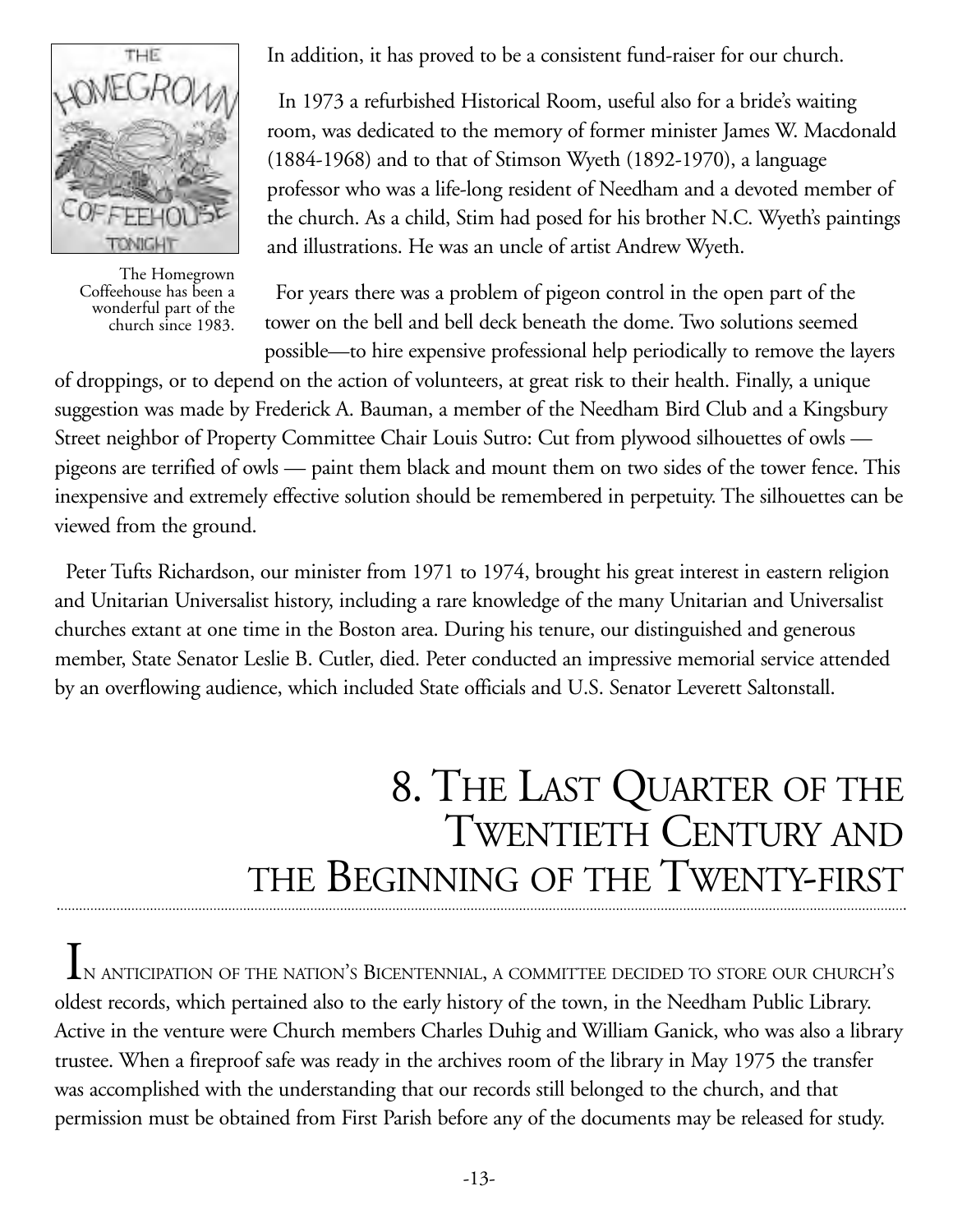An historical service called "Footnotes to History" took place in the church on April 11, 1976 in recognition of the nation's Bicentennial. The program included readings from historic documents, dissertations about our fourth minister William Ritchie, the third edifice and the 1837 wall clock, and music appropriate to the period. Refreshments made from historic recipes and served by costumed attendants in Parish Hall followed the service. There was also a display of church documents and pictures.

John Baker came to be our minister in 1975, bringing a rare background of his European childhood and his interest in psychology. He led several workshops, such as one on "Death and Dying" and one entitled "Getting to Yes." He was instrumental in the founding of a hospice program in Needham. He was a prodigious reader and he constantly nudged us into taking responsible political action. His love of poetry and his wit enchanted us.

John chose not to live in the parsonage on Warren Street. The church rented it out for a while, then found that being in the real estate business was a heavy burden, and that its use for other than church purposes made it subject to taxation. It was decided to sell the property along with an adjoining one, acquired when Adah Fuller died leaving money for the church to buy her home. The capital realized from the double sale was invested wisely, its use restricted to upkeep of the church property. This enabled us to make much-needed repairs to the tower and the roof and to apply vinyl siding to the old peeling clapboards — so expensive to repaint — on the walls of our Meeting House.



"Jack" Gotthardt

In 1979 a special service was held to commemorate the one hundredth anniversary of the moving of the third edifice to its present site. A number of former ministers were invited to attend and some of them took part in the program. A highlight of the occasion was the delivery of an essay called "From There to Here" by Charles "Jack" Gotthardt chronicling the steps of the 73-day journey and including a number of comments as recorded by deceased church members who had witnessed the move as well as local newspaper articles from the period.

In March of 1985 John Baker's sudden tragic death by his own hand shook the church. The UUA stepped in magnificently, sending the Rev. Sidney A. Peterman to be resident minister for a week, followed by the Rev. Carl Seaburg for the rest of the church year. The UUA also helped a search committee procure the Rev. Philip Giles, former President of the Universalist Church of America, to serve as our Interim Minister for the year 1985-1986. Phil Giles later wrote, "My task was to keep the wheels running while you had time to recover from John's death."

Another search committee, following a new set of guidelines just published by the UUA, chose Robert E. Wolf to be our new minister beginning in September of 1986. Bob was called by unanimous vote of the Parish. He graciously postponed his service of installation until March so that our church could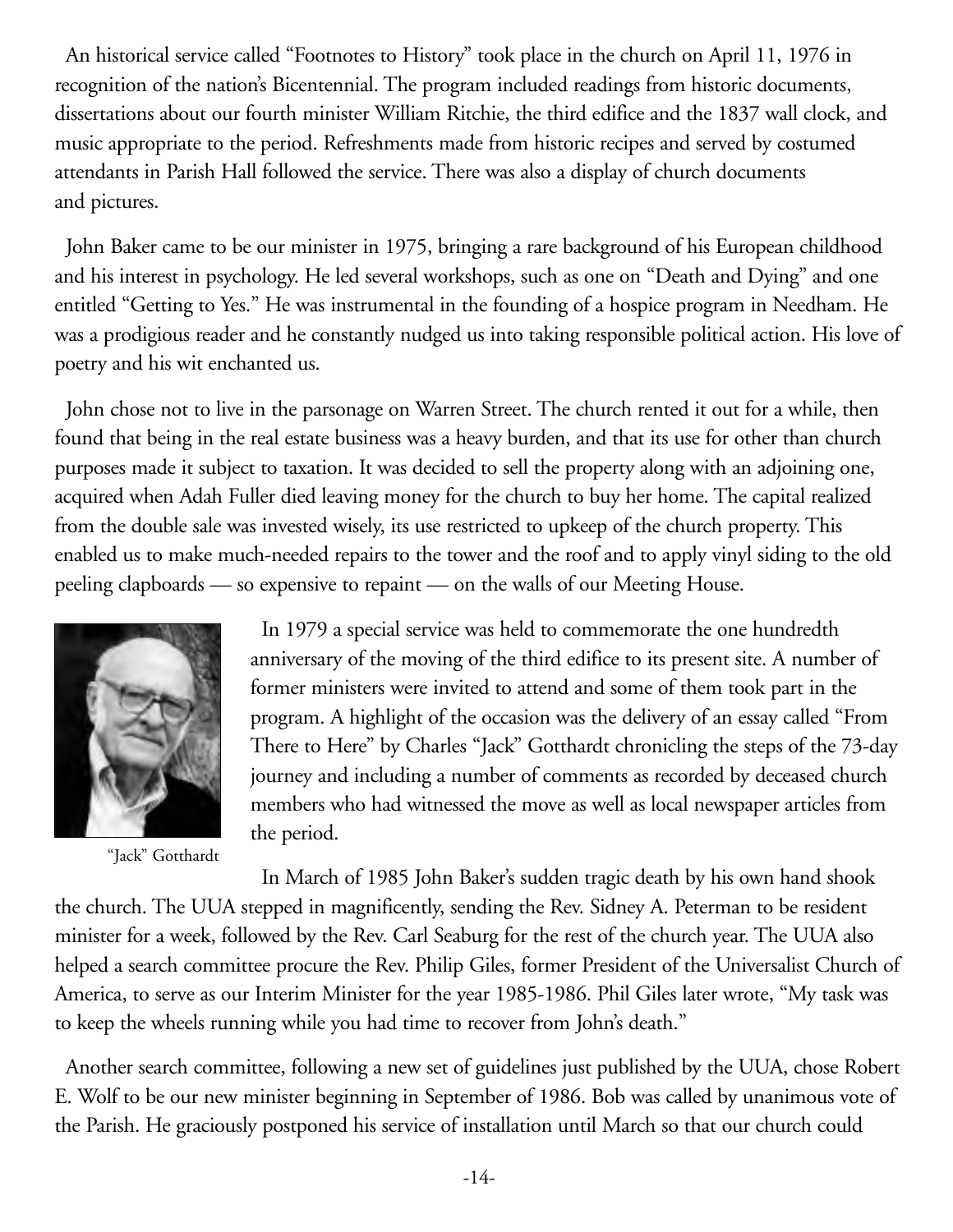celebrate its 275th anniversary in November as planned. And celebrate we did! A bean supper was held on Saturday, November 15, open to townspeople, and two services the next day. In the afternoon service Town Historian Henry Hicks gave a talk on "The Rev. Jonathan Townsend's Ministry to a Radical Community" and there was an impersonation of one of the town's residents 275 years earlier by Needham resident Sid Diamond, who had served as a chair of the town's 250th celebration. Music was appropriate to the period and old fashioned refreshments and an historical exhibit followed.

Bob Wolf brought to us rare wisdom, quiet strength and gentle wit, serving to complete the task of healing the church. In a sermon on June 5, 1994, entitled "The Spirit of This Place," he said, "There is a spirit here which abides from generation to generation, even from century to century, and it is with that spirit you associate yourself when you come to this church. . . . Though I try to nudge it in the right direction, and keep it from going too far off its course, it is not I who generate the spirit here — it is you, who are now the church." Bob encouraged and supported our becoming a Welcoming Congregation in 1996. He left us in 1997 to serve the UU Church in Keene, New Hampshire.

Our first woman minister, Judith G. Mannheim, served from 1998-2001, bringing a new feminine perspective to the Parish. On March 19, 2000 at a special service in honor of the new century, she preached a sermon on our third minister Stephen Palmer, quoting from his famous "Century Sermon.' The service also included an historical summary by Ruth Sutro. In the afternoon there was held in Parish Hall the largest display in church memory of maps, pictures and documents, including the Jonathan Townsend diary. The double event was attended by many church members as well as guests.

A new ministerial search committee was surprised and delighted that John Buehrens, President of the UUA for eight years, desiring to return to a parish ministry, applied for the position here. He was called with unanimous rejoicing by the Parish in May of 2002. His warmth and energy have greatly impressed us and attracted many new members. A special project of his, a Sunday morning pre-church Lyceum, with guest speakers on subjects of current interest, has also helped us to increase our numbers significantly. John anticipates that the church will continue to be a force in the community, as it was beginning in Colonial times. His enterprise has called us to begin a Capital Campaign aiming to



The church acquired a Hook & Hastings organ in the summer of 2005.

improve our facilities to meet the needs of our growth. Fortunately, the project has been undertaken with much preliminary study.

In the summer of 2005 our energetic Music Director Vivian Montgomery learned of a restored 1884 Hook & Hastings organ that was for sale in Pennsylvania. A campaign was undertaken to raise money for it. It replaces a failing electronic organ purchased in the 1960s, which in turn had followed a pipe organ acquired from an old movie theater. The new organ, so appropriate to our historic Meeting House, was dedicated at a special lecture and concert on October 23, 2005.